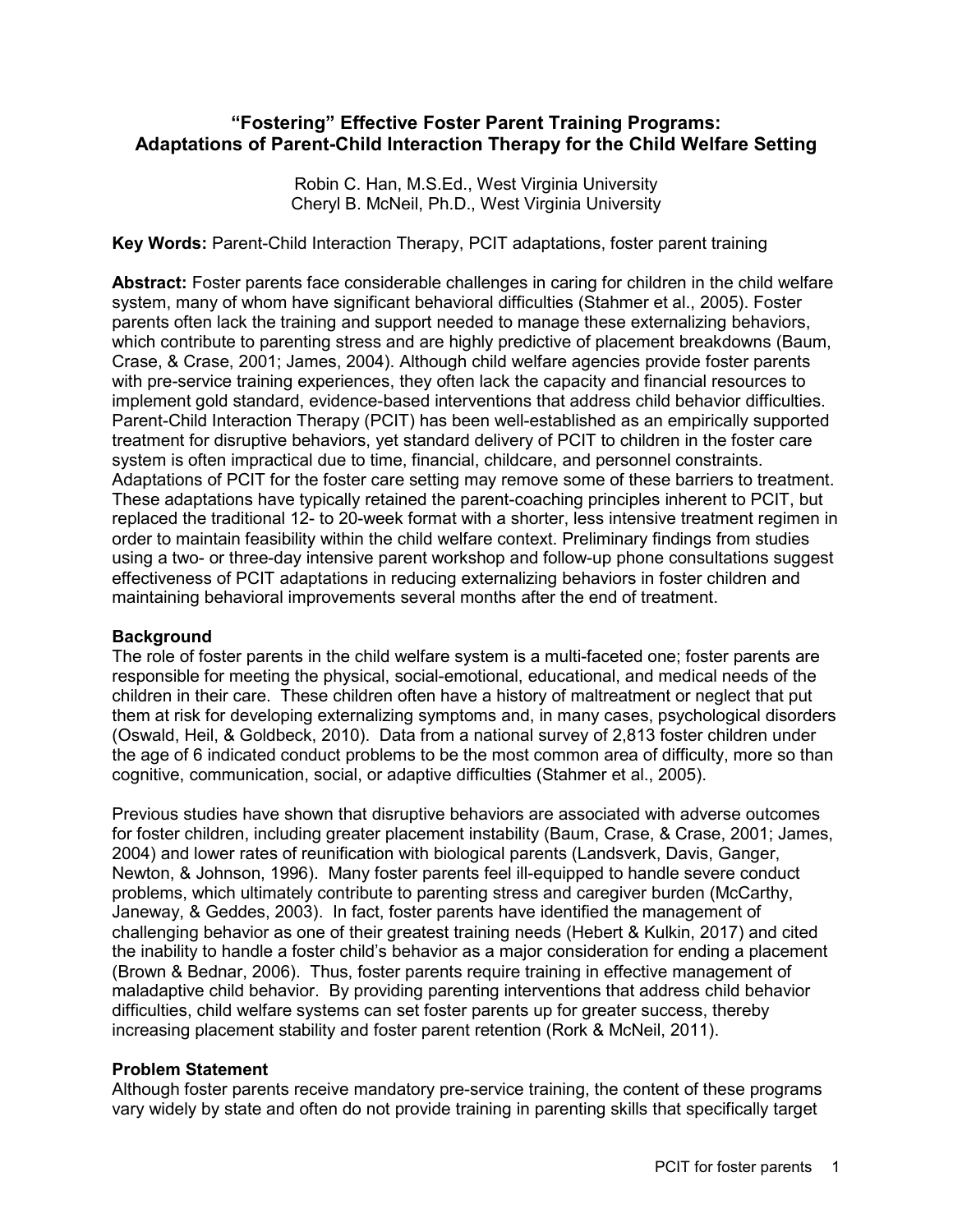negative child behavior (Dorsey et al., 2008). Two of the most commonly used pre-service training curricula are Model Approach to Partnerships in Parenting Group Preparation and Selection of Foster and/or Adoptive Families (MAPP/GPS) and Foster Parent Resources for Information, Development, and Education (PRIDE). Despite their widespread adoption by numerous child welfare agencies across the country, the MAPP and PRIDE programs lack empirical study and support (Festinger & Baker, 2013). Several meta-analyses and literature reviews on parenting interventions in foster care have been conducted in recent years and have demonstrated positive parent and child outcomes (Hambrick, Oppenheimer-Weller, N'zi, & Taussig, 2016; Rork & McNeil, 2011; Schoemaker et al., 2019; Solomon, Niec, & Schoonover, 2016; Van Andel, Grietens, Strijker, Van der Gaag, & Knorth, 2014). Training programs used in the foster care setting are diverse in theoretical framework (e.g., behavioral, attachment-based, cognitive-behavioral, psychodynamic) and service delivery methods (e.g., group training, wraparound services, phone consultations, home/clinic-based; Hambrick et al., 2016). In a review of foster parent training programs, Rork and McNeil (2011) recommended the use of empirically supported treatments, especially those that are behaviorally based, to guide interventions for foster parents. Schoemaker et al. (2019) conducted a series of eight metaanalyses of parenting interventions for foster and adoptive parents that included such programs as PCIT, Incredible Years, Keeping Foster and Kin Parents Supported and Trained (KEEP), Multidimensional Treatment Foster Care for Preschoolers (MTFC-P), and Attachment and Biobehavioral Catch-Up. The results of the meta-analyses showed significant improvements in child behavior problems, as well as parental sensitivity, dysfunctional discipline, parenting knowledge, and parenting stress. However, no significant changes were observed in placement stability, children's cortisol levels, or attachment security following intervention (Schoemaker et al., 2019). Certain elements of foster parent training programs seem to be particularly important to improving outcomes for both child and caregiver. A meta-analysis of foster parent trainings by Van Andel et al. (2014) highlighted the importance of enhancing the foster child-foster parent relationship, improving attachment quality for young children, and targeting behavior problems and symptoms of stress in order to improve emotional and behavioral outcomes for foster youth. PCIT encompasses the key components outlined in these meta-analytic reviews (e.g., empirically supported, behaviorally based, targets externalizing behaviors, enhances the parentchild relationship) and is thus a strong contender among the myriad of foster parent training programs.

Several studies have examined the effectiveness of PCIT for foster child-foster parent dyads (Timmer et al., 2006; Timmer, Urquiza, & Zebell, 2006). A case study on a foster mother and her four-year-old foster son demonstrated significant reductions in parenting stress and child behavior problems that were no longer in the clinical range on the Eyberg Child Behavior Inventory (ECBI; Eyberg & Pincus, 1999) and Child Behavior Checklist (CBCL; Achenbach, 1991; Timmer et al., 2006). Observational data from the Dyadic Parent-Child Interaction Coding System (DPICS; Eyberg & Robinson, 1982) showed an increase in the foster mother's use of praise and behavioral descriptions and a decrease in questions and commands. Fricker-Elhai, Ruggiero, and Smith (2005) conducted a clinical case study of PCIT with two biological siblings with significant maltreatment histories and their foster parents. PCIT was effective in bringing the ECBI Problem and Intensity scores below clinical range for both children and to normal limits on the Teacher Rating Form (TRF; Achenbach, 1991) completed by the children's teachers, except for an elevated Aggressive Behavior score for one sibling. In a study comparing non-abusive biological parent-child dyads to foster parent-foster child dyads, Timmer et al. (2006) found that PCIT yielded strong treatment effects on child problem behavior and caregiver distress, but no major differences were found between the two parent groups.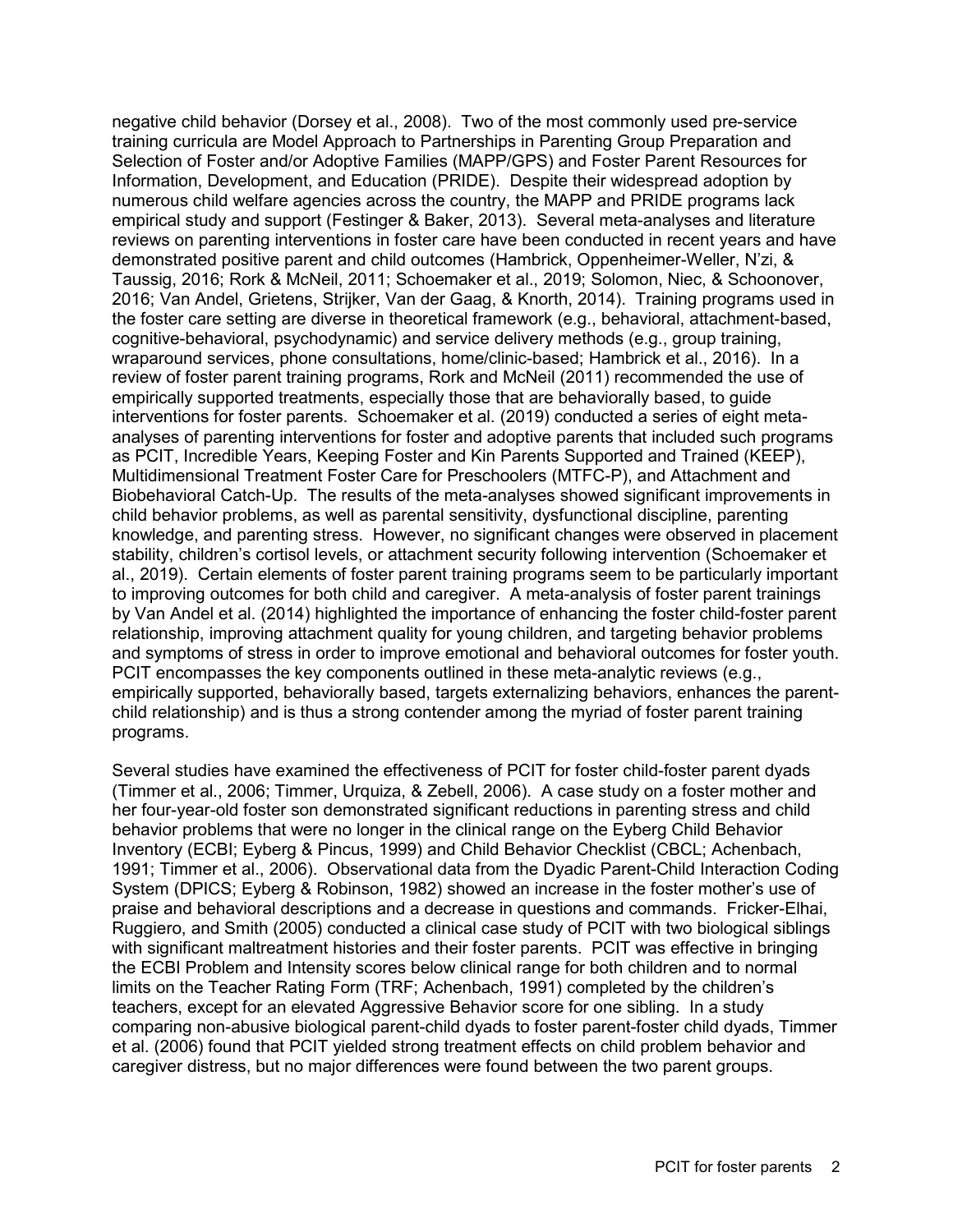Despite these preliminary findings in the child welfare context and the overwhelming evidence that PCIT is effective in improving behavioral outcomes for children with challenging behavior or histories of maltreatment, the reality is that PCIT may not be feasible in some child welfare contexts due to a number of logistical and financial restraints. PCIT may be cost-prohibitive for some child welfare agencies, with start-up costs estimated at \$14,000 and treatment costs estimated at \$1,000 per client (Goldfine, Wagner, Branstetter, & McNeil, 2008). PCIT also requires delivery by trained mental health providers with masters' degrees, which for many agencies may require training of staff and restructuring of personnel (Mersky, Topitzes, Grant-Savela, Brondino, & McNeil, 2016). High attrition rates pose another problem for child welfare agencies looking to use PCIT as a model for pre-service training. Standard PCIT has an estimated 33% dropout rate (Werba, Eyberg, Boggs, & Algina, 2006), and non-kin foster parents have higher attrition rates than kinship foster parents (Timmer, Sedlar, & Urquiza, 2004). Mersky and colleagues (2015) cited the intensity and duration of treatment as a major barrier to the implementation of PCIT in the foster care setting. Foster parents typically have multiple children in their care and may be less inclined to participate in an intensive 12- to 20-week program focused on a single child. The recognition of these barriers to treatment has served as a catalyst for the development of PCIT adaptations for the child welfare system.

### **Solutions**

Researchers have developed a number of creative PCIT adaptations in order to enhance the feasibility of implementation in the foster care system. *(1) PCIT with in-home coaching.* One such adaptation maintained all the components of standard PCIT but added one hour per week of in-home coaching (Timmer, Zebell, Culver, & Urquiza, 2010). The rationale for the additional in-home coaching practice was to promote generalizability of skills and allow the caregiver to practice skills with therapist support in a real-world setting, complete with siblings, other adults, and environmental distractions. Although the study did not focus on foster parents, non-kin foster parents were included in the sample, along with biological parents and kin caregivers. Both PCIT with and without in-home coaching yielded similar improvements in child and caregiver behavior, yet those who received in-home coaching used significantly more positive verbalizations, had lower parental stress, and experienced behavior as less problematic.

*(2) Two-day PCIT workshop.* McNeil, Herschell, Gurwitch, and Clemens-Mower (2005) conducted an exploratory single-group study on a condensed version of PCIT with 30 foster child-foster parent dyads. Instead of the individualized, multi-week format, foster parents in this study attended a two-day group training. On the first day of training, foster parents attended a didactic session without their foster children in order to learn CDI skills and engage in discussions and role-plays to enhance skill acquisition. On the second day of training, foster parents brought their foster child with them and were trained in PDI skills. They were then given an opportunity to practice discipline skills with their children while a therapist coached from behind a one-way mirror. Other foster parents watched these parent-child interactions from the observation room, and childcare was provided any time a parent-child dyad was not being coached. In this study, the key components of PCIT were maintained (e.g., CDI and PDI skills, live caregiver coaching). However, a number of elements from the standard format were excluded in order to adapt PCIT to the child welfare context: at-home practice, coding of CDI and PDI skills, progress based on mastery, and the use of a back-up room in the time-out procedure (i.e., foster parents had the option of using a back-up room or another consequence such as restriction of privilege). This modified format of PCIT presented a number of advantages for the foster parent population. The two-day workshop significantly reduced the time commitment for caregivers and the cost of training for child welfare agencies, thereby increasing the feasibility of implementation. The group-based format lent itself to discussion, observational learning, and social support among the foster parent participants. After the 2-day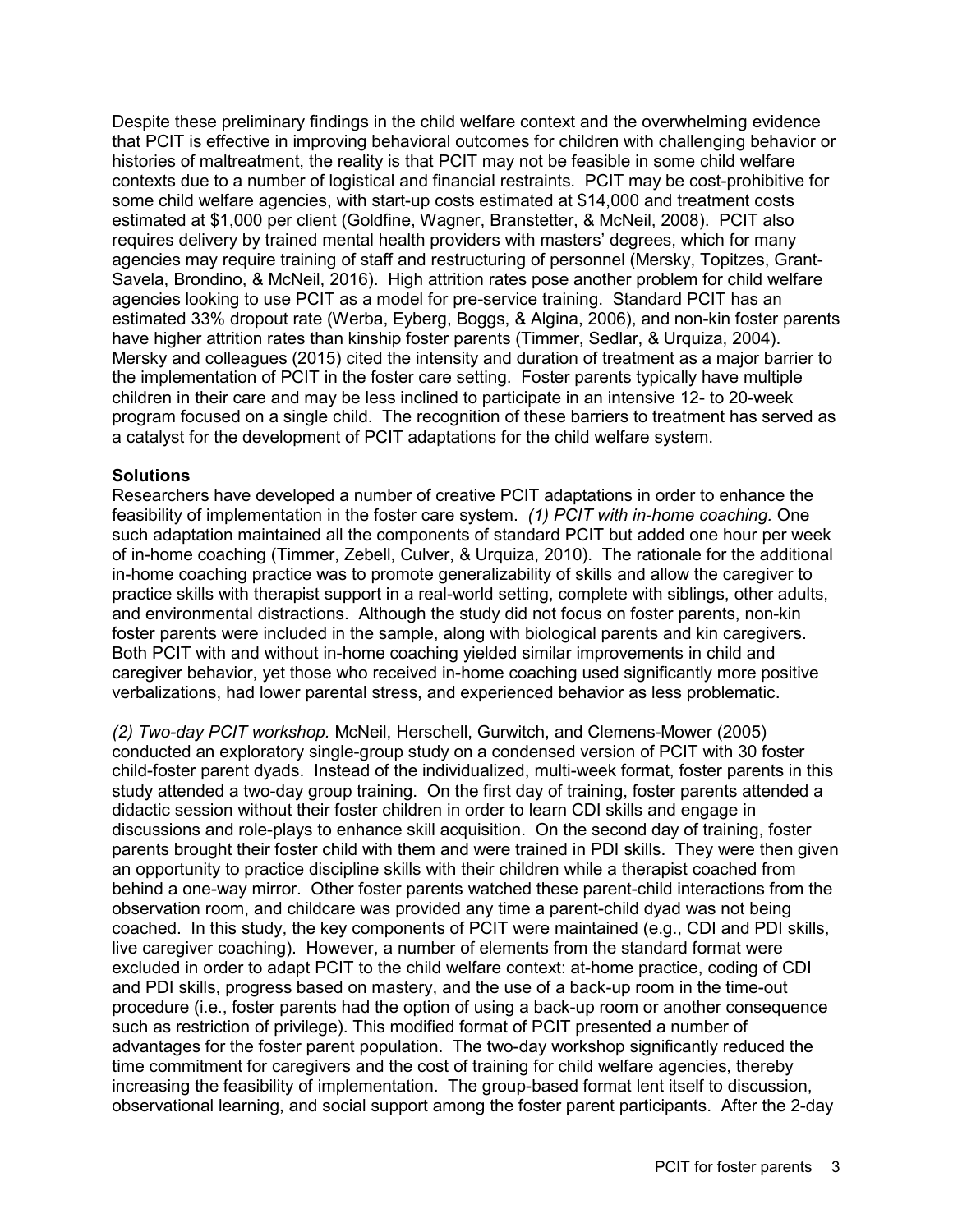workshop, 27 of the 30 participants completed a 1-month follow-up, and 8 participants completed a 5-month follow-up. Although the average pre-treatment ECBI Problem and Intensity scores were measured in the clinical range, these scores fell in the average range one month after treatment. Interview data collected at the 1-month follow-up indicated that 80% of foster parents were using skills acquired during the workshop and 68% were satisfied with the time-out procedure.

*(3) Project Connect.* Project Connect is a PCIT adaptation that was developed as an extension of the McNeil et al. (2005) study in collaboration with two community partner agencies (Topitzes, Mersky, & McNeil, 2015). The group format was retained, but biweekly phone consultations and homework were added to support the transfer of skills to the home environment. Observational data using the DPICS-III (Eyberg, Nelson, Duke, & Boggs, 2005) was also added to track changes in parenting behavior from baseline to eight weeks after baseline. The authors examined two variations of the model: (1) Brief PCIT, a two-day workshop followed by six phone consultations conducted over eight weeks and (2) Extended PCIT, a three-day workshop followed by four phone consultations conducted over six weeks (Mersky, Topitzes, Grant-Savela, Brondino, & McNeil, 2016; Topitzes et al., 2015). Trainings were delivered by PCITtrained therapists and took place on Saturdays for approximately eight hours with a group of six to eight families. Phone consultations were 15-20 minutes in length and typically occurred in the evenings. Additionally, childcare was provided for all Saturday sessions to remove barriers to participation, namely for foster parents with multiple children in their care. The schedule of the first Saturday workshop began with didactic instruction on CDI skills, followed by roleplaying to practice these skills. The therapists then coached the foster parents as they practiced CDI skills on one another. The bulk of the training was dedicated to live coaching; there were 3, 45-minute live coaching sessions, and all parents received at least 2 coaching sessions. Foster parents not actively engaged in live coaching observed another parent's live coaching session from an observation room. The second workshop followed the same format as the first but with PDI skills instead of CDI skills. For the three-day workshop, foster parents received an additional Saturday session at the eight-week mark. Phone consultations allowed providers to follow up with families on homework, answer any questions, and ensure foster parents were implementing PCIT skills in the home.

Families were randomly assigned to the two-day workshop condition, three-day workshop condition, or a waitlist control group. Rates of attrition were similar across the 3 groups (i.e., approximately 25%), a relatively low rate of attrition compared to other PCIT studies (Lyon & Budd, 2010; Werba et al., 2006). The fact that the attrition rate did not differ between the brief and extended conditions indicated that the booster session did not negatively impact foster parent engagement (Topitzes et al., 2015). Mersky and colleagues (Mersky, Topitzes, Janczewski, & McNeil, 2015; Mersky et al., 2016) reported more detailed findings from this investigation. Foster parents in the two treatment conditions reported significant decreases in parenting stress on the Parenting Stress Index-Short Form (PSI-SF; Abidin, 1995) and improvements in parenting behavior (Mersky et al., 2015). Foster parents improved on measures of labeled praise, positive parenting behavior, and negative parenting behavior, but no differences between groups were found on the use of negative talk. There were no significant outcome differences between the brief PCIT and extended PCIT versions, which supports the use of the more time- and cost-effective two-day model over the three-day model (Mersky et al., 2015). Both interventions yielded significant changes in child behavioral outcomes (Mersky et al., 2016). Scores on the ECBI Intensity and Problem Scales decreased for all 3 groups, and all groups had ECBI Problem scores below the clinical cut-off at 14 weeks after the baseline assessment. However, only the two treatment groups saw scores drop below the clinical cut-off on the ECBI Intensity Scale. Similarly, scores on the CBCL Externalizing and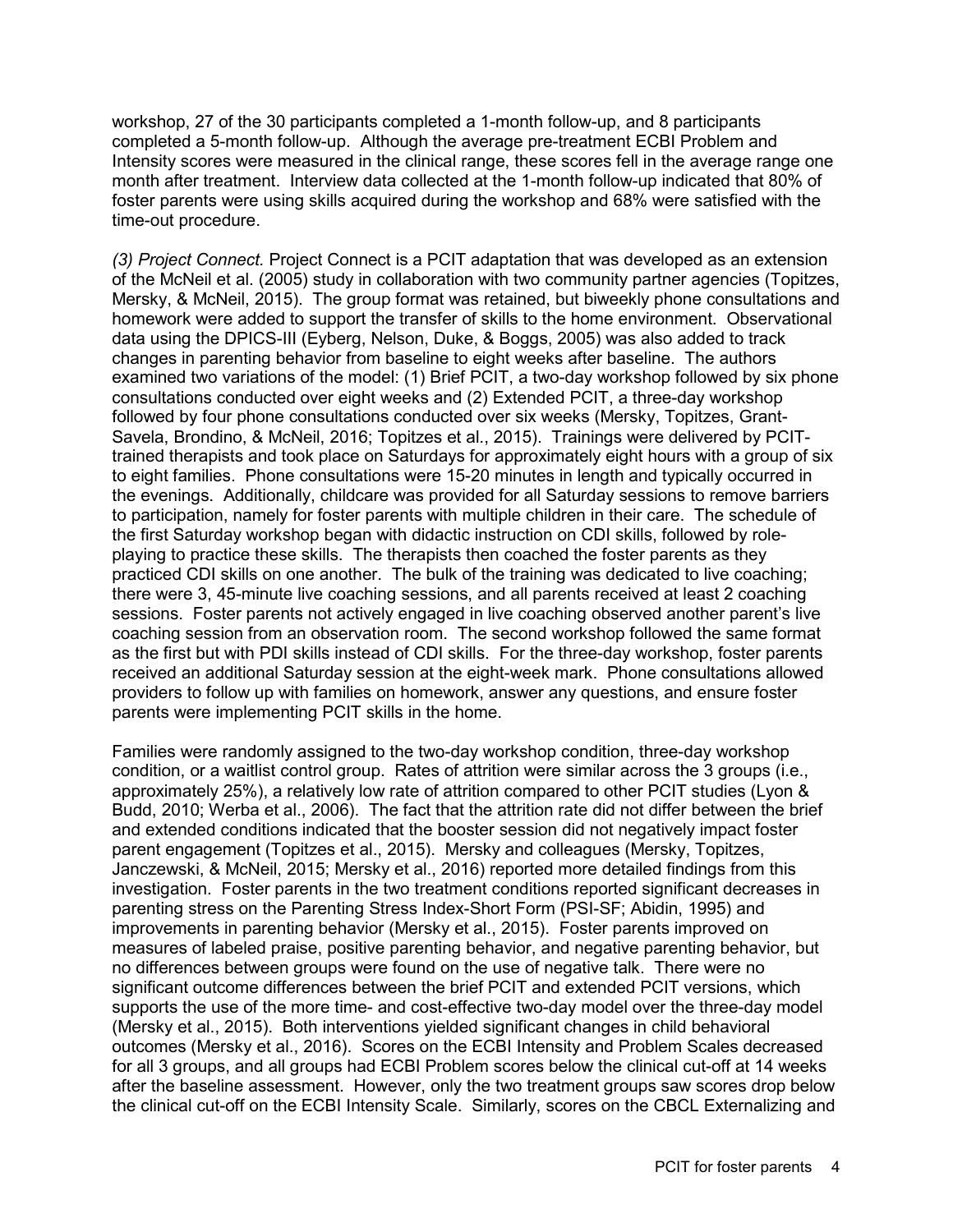Internalizing Scales significantly decreased for all three groups, but only the two intervention groups had scores that fellow below clinical threshold post-treatment. Upon further analysis, Mersky et al. (2016) found that those in the extended condition experienced further improvement in internalizing and externalizing behavior after the 8-week mark, but this was not the case for those in the brief condition.

*A Brief PCIT Model.* An exploratory study based on the abbreviated PCIT models for foster parents utilized a 5- to 7-session, clinic-based, individualized format (Blair, Bennett, Mersky, Topitzes, & McNeil, 2017). Sessions lasted 90-120 minutes as opposed to the typical 45-60 minutes in standard PCIT. This brief PCIT model maintained more of the standard format of PCIT than the group-based formats, and thus provided foster parents with more opportunities for individualized coaching. The first session was a typical intake/observation session, followed by 2-3 sessions dedicated to CDI teaching and coaching. Foster parents then received 2-3 sessions of PDI teaching and coaching. Preliminary findings from a sample of six participants demonstrated a decrease in scores on both ECBI Intensity and Problem Scales for all but one participant. Two of the participants had clinically significantly pre-treatment scores on both ECBI scales that were no longer in the clinical range post-treatment. A qualitative study on Brief PCIT in the child welfare context identified additional barriers by asking foster parents and providers about their experiences with the intervention (Blair, Topitzes, Winkler, & McNeil, in press). In this particular study, PCIT providers added elements to this brief PCIT model in order to address child traumatic stress (e.g., psychoeducation for parents on traumatic stress and physiological and cognitive relaxation strategies). Overall, foster parents cited minimal challenges to participating in treatment, but stated that the time commitment was difficult to manage. Foster parents deemed the therapeutic alliance with their PCIT provider to be a tremendous source of support that promoted success and retention. They also found the integration of trauma-informed treatment to be helpful to understanding their foster children's behavior and emotions. The practitioners cited two main barriers to treatment: (1) foster parents' perceived stigma associated with participating in treatment and (2) foster parents' tendency to overreport child behavior difficulties. To problem-solve around these issues, practitioners formed small groups or "learning collaboratives" comprised of approximately seven therapists to discuss challenges, brainstorm possible solutions, and promote fidelity to the model. The work of Blair et al. (2017; 2019) introduced yet another abbreviated PCIT adaptation with its own modifications for both foster parents and their providers.

## **Conclusions and Recommendations**

Preliminary research on PCIT adaptations for foster parents have demonstrated improvements in child behavior problems, parental stress, and positive parenting behavior. There is empirical support for an abbreviated version of PCIT for the child welfare context and the addition of inhome coaching or follow-up phone consultations. The abbreviated models of PCIT reduce many of the barriers to treatment and make this adaptation a more feasible option for both foster parents and child welfare agencies. However, further study is needed to disaggregate the effects of these adaptations and determine which elements are most effective in reducing problem behavior, parental stress, and negative parenting behavior. Although there is some evidence that a booster session may be helpful in solidifying parental knowledge and use of skills, more research needs to be conducted on dosage effects with more follow-up assessments to determine if effects wear off over time. There is also evidence that some behavior (e.g., negative talk; Mersky et al., 2015) may be harder to change with only a two- or three-day workshop and may require more intensive intervention to see significant improvement. Studying individual components of the adaptation (e.g., phone consultations, observational learning, group discussions, booster sessions) will be helpful in building a more robust parenting intervention that child welfare agencies can adopt more widely.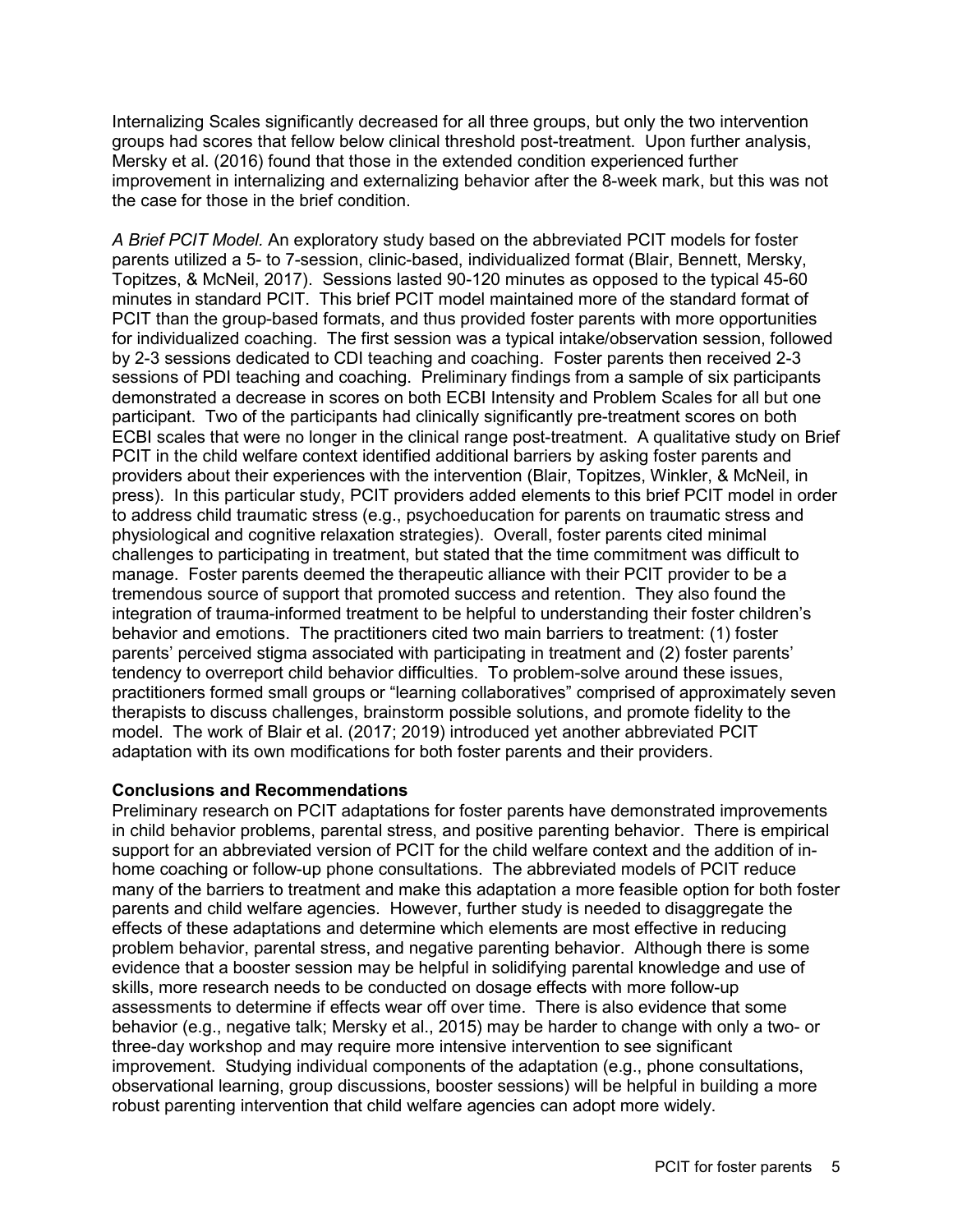### **Citations**

- 1. Abidin, R. R. (1995). *Parenting Stress Index (PSI) manual* (3rd ed.). Odessa, FL: Psychological Assessment Resources.
- 2. Achenbach, T. M. (1991). *Integrative guide for the 1991 CBCL/4-18, YSR, and TRF profiles*. Burlington: University of Vermont, Department of Psychiatry.
- *3.* Baum, A. C., Crase, S. J., & Crase, K. L. (2001). Influences on the decision to become or not become a foster parent. *Families in Society: The Journal of Contemporary Social Services, 82*(2), 202-213. doi:10.1606/1044-3894.205
- 4. Blair, K., Bennett, K., Mersky, J., Topitzes, J., & McNeil, C.B. (2017, September). *Brief PCIT: An Intervention Designed to Reach More Child Welfare Families*. Poster presented at the PCIT International Convention, Traverse City, Michigan.
- 5. Blair, K., Topitzes, J. Winkler, E.N., & McNeil, C.B. (in press). Parent-Child Interaction Therapy: Findings from an Exploratory Qualitative Study with Practitioners and Foster Parents. *Qualitative Social Work*.
- 6. Brown, J. D. & Bednar, L. M. (2006). Foster parent perceptions of placement breakdown. *Children and Youth Services Review, 28*, 1497-1511. doi:10.1016/j.childyouth.2006.03.004
- 7. Dorsey, S., Farmer, E. M. Z., Barth, R. P., Greene, K., Reid, J., & Landsverk, J. A. (2008). Current status and evidence base of training for foster and treatment foster parents. *Child and Youth Services Review, 30*(12), 1403-1416. doi[:10.1016/j.childyouth.2008.04.008](https://dx.doi.org/10.1016%2Fj.childyouth.2008.04.008)
- 8. Eyberg, S.M., Nelson, M.M., Duke, M., & Boggs, S.R. (2004). *Manual for the Dyadic Parent-Child Interaction Coding System.* (3rd ed.). Thousand Oaks, CA: Sage Publications.
- 9. Eyberg, S. M., & Pincus, D. (1999). *Eyberg Child Behavior Inventory and Sutter-Eyberg Student Behavior Inventory-Revised: Professional manual*. Odessa, FL: Psychological Assessment Resources.
- 10. Eyberg, S., & Robinson, E. A. (1983). Dyadic Parent-Child Interaction Coding System: A manual. *Psychological Documents, 13,* Ms. No. 2582.
- 11. Festinger, T., & Baker, A. J. L. (2013). The quality of evaluations of foster parent training: An empirical review. *Children and Youth Services Review, 35*(12), 2147-2153.
- 12. Fricker-Elhai, A. E., Ruggiero, K. & Smith, D. W. (2005). Parent-Child Interaction Therapy with two maltreated siblings in foster care. *Clinical Case Studies*, *4*, 13-39. doi: 10.1177/1534650103259671.
- 13. Goldfine, M. E., Wagner, S. M., Branstetter, S. A., & McNeil, C. B. (2008). Parent-Child
- 14. Interaction Therapy: An examination of cost-effectiveness. *Journal of Early and Intensive Behavior Intervention, 5*(1), 119-141
- 15. Hambrick, E. P., Oppenheim-Weller, S., N'zi, A. M., Taussig, H. N. (2016). Mental health interventions for children in foster care: A systematic review. *Children and Youth Services Review, 70*, 65-77. doi:10.1016/j.childyouth.2016.09.002
- 16. Hebert, C. G. & Kulkin, H. (2017). An investigation of foster parent training needs. *Child and Family Social Work, 23*(3), 256-263. doi:10.1111/cfs.12413
- 17. James, S. (2004). Why do foster care placements disrupt? An investigation of reasons for placement change in foster care. *Social Service Review, 78*(4), 601–627. doi:10.1086/424546
- 18. Landsverk, J. A., Davis, I., Ganger, W., Newton, R. R., & Johnson, I. (1996). Impact of psychological functioning on reunification from out-of-home placement. *Children and Youth Services Review, 18*(45), 447-462. doi:10.1016/0190-7409(96)00014-X
- 19. Lyon, A. R., & Budd, K. S. (2010). A community mental health implementation of Parent-Child Interaction Therapy (PCIT). *Journal of Child and Family Studies, 19*(5), 654-668.